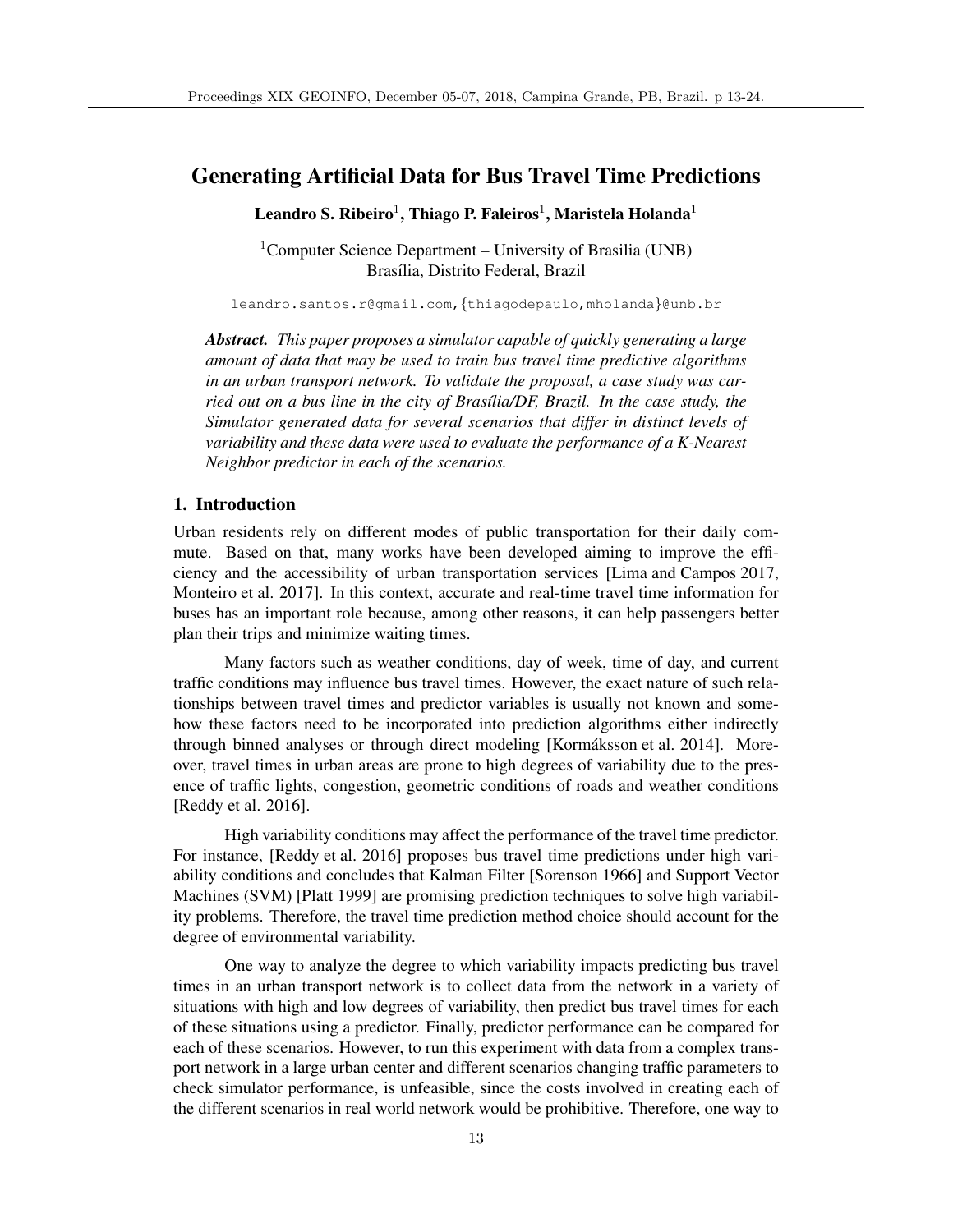overcome this challenge would be to use traffic simulation tools. Wen et al. in [Wen 2018] highlight safety, convenience and low cost as advantages of using a simulation.

The main challenge of this work is to propose a simulator capable of quickly generating a large amount of data that may be used to train bus travel times predictive algorithms. In addition, the simulator must be able to generate data for several scenarios, so this data may be used to evaluate the performance of prediction algorithms for each scenario. The main requirements for the simulator include: the ability to provide geographic location and velocity of buses when requested, geolocation data available through a Representational State Transfer (REST) Application Programming Interface (API), allow simulation variability degree adjustments using parameters, simple modeling and integration with other systems through a geographic database.

In order to validate the proposed tool, a case study was carried out simulating the traffic of a bus line in the city of Brasília/DF, Brazil. In this case study, the bus lines were represented as graphs in which bus stops are represented by nodes, and the roads between bus stops are the edges. The data generated by the simulation were used to train and test a machine learning algorithm to predict bus travel times. The results showed that the degree of variability affects the performance of the predictor in terms of the calculated error.

The current paper is organized as follows: in Section 2 the related works are discussed; in Section 3 the architecture of the proposed tool and its components are described; in Section 4 a case study with its respective results are presented; and finally, in Section 5 there are the conclusions.

## 2. Related Works

Simulation models can be classified into two types: macroscopic and microscopic [Helbing et al. 2002]. The macroscopic traffic models are restricted to the description of the collective vehicle dynamics in terms of the spatial vehicle density  $\rho(x, t)$  and the average velocity  $V(x, t)$  as a function of the location x and time t. In contrast, the microscopic traffic models delineate the positions  $x_a(t)$  and velocities  $v_a(t)$  of all interacting vehicles as a function of time *t*.

The macroscopic models are addressed to large scale traffic, treating traffic as a liquid, frequently applying hydrodynamic flow theory to vehicle behavior, such as Cellular Automaton (CA), car following model and IDM/MOBIL as widespread models used within the traffic science community [Sommer et al. 2011]. All these approaches are of equal value in terms of mobility models.

In [Wen 2018], traffic simulations of vehicles in a connected environment, traveling through a commercial area, were carried out with the PARAMICS tool to test the collection of traffic data and the prediction of travel times, four types of models were constructed for the analysis of travel times: linear regression, multivariate adaptive regression spline, stepwise regression and elastic net. The results showed that the approaches had similar performance in terms of Root Mean Square Error (RMSE).

Similarly, in [Barcelo et al. 2010] it is presented a comprehensive list of traffic simulation softwares describing their approaches to model building and implementation. The microscopic approach is represented by the softwares VISSIM, AVENUE, Paramics, Aimsun, MITSIM, SUMO and DRACULA. The macroscopic approach is represented by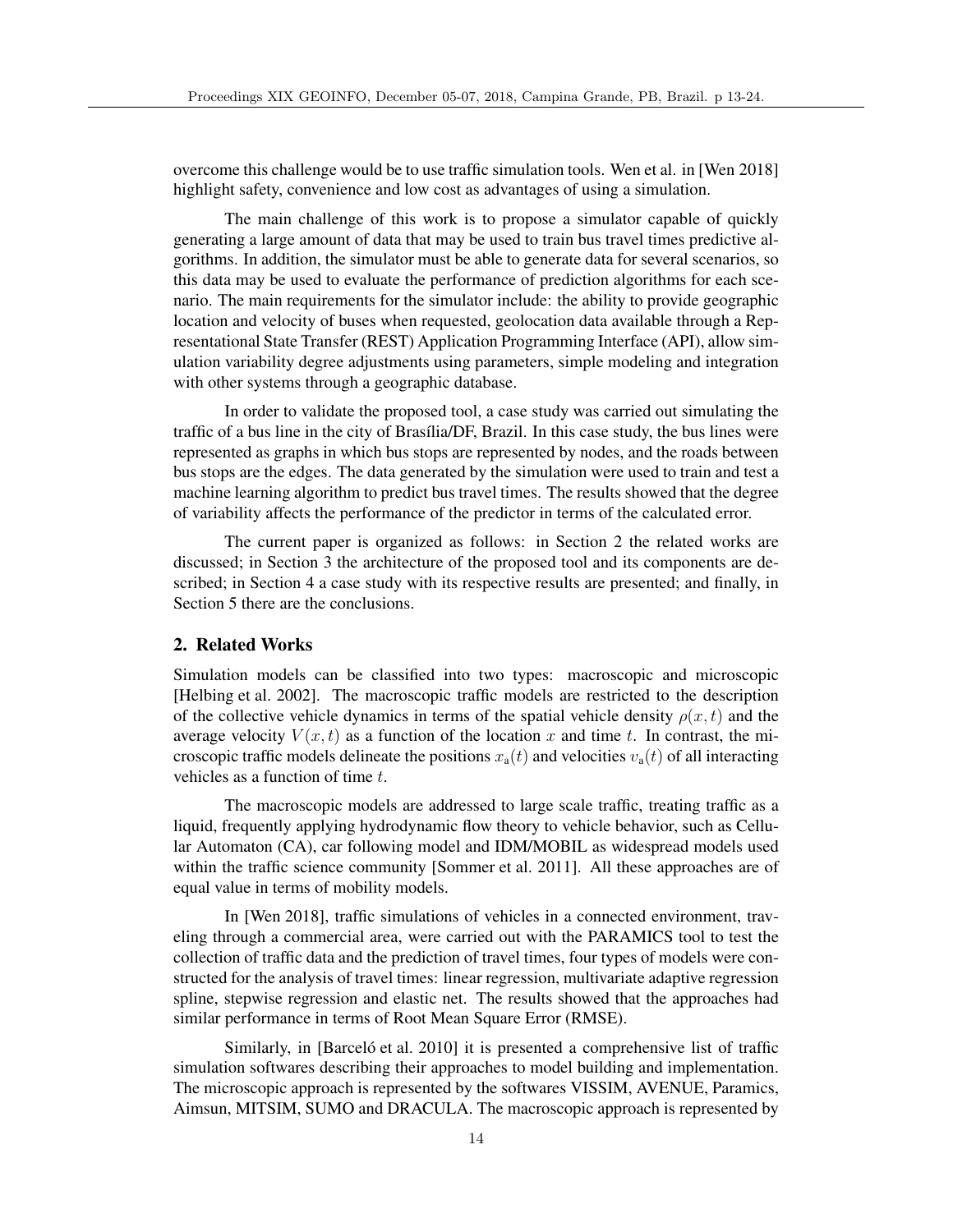METANET. Although most of these tools are complete in terms of functionality, a simpler model may be implemented to generate a large volume of data with less computational effort.

When there is a concern about the exact positions of simulated nodes, macroscopic and mesoscopic models cannot offer this level of detail, then only microscopic simulations are considered. Microscopic simulations model the behavior of single vehicles and interactions between them [Sommer et al. 2011]. However, there are different disadvantages, such as a high computational time and the requirement of detailed information, which might limit the applicability of a microscopic model to medium networks and those that do not operate in real time [Adacher and Tiriolo 2018].

Considering the trade-off between macroscopic and microscopic models, one of the challenges of this work is to propose a simulator that can provide the exact position of each simulated node, but with a good applicability in real-time applications and without the need for high computational time, merging characteristics of the macroscopic and microscopic models. Considering the high computational cost required in the general simulator softwares, and the lack of specific simulator to generate training data for bus travel time predictive algorithms, we propose a dedicated simulator able to model several external events that may occur in daily traffic and to generate data useful for experimental evaluation of predictive algorithms. The proposed simulator seeks to achieve these objectives by reducing the complexity of the model, and the results maintains the necessary coherence for the analysis of the performance of travel time predictors.

#### 3. Simulator Architecture

The Simulator consists of four software components and a Geographic Database. The software components are: Time Controller, Line Simulator, Trip Simulator, and Location REST Service. The diagram with the components is shown in Figure 1. Each software component will be described in the following sections.



**Figure 1. Simulator Architecture.**

#### 3.1. Line Simulator

The Line Simulator performs scheduled tasks according to a parameterized period. The main activities performed by this component are: updating edge status, updating neigh-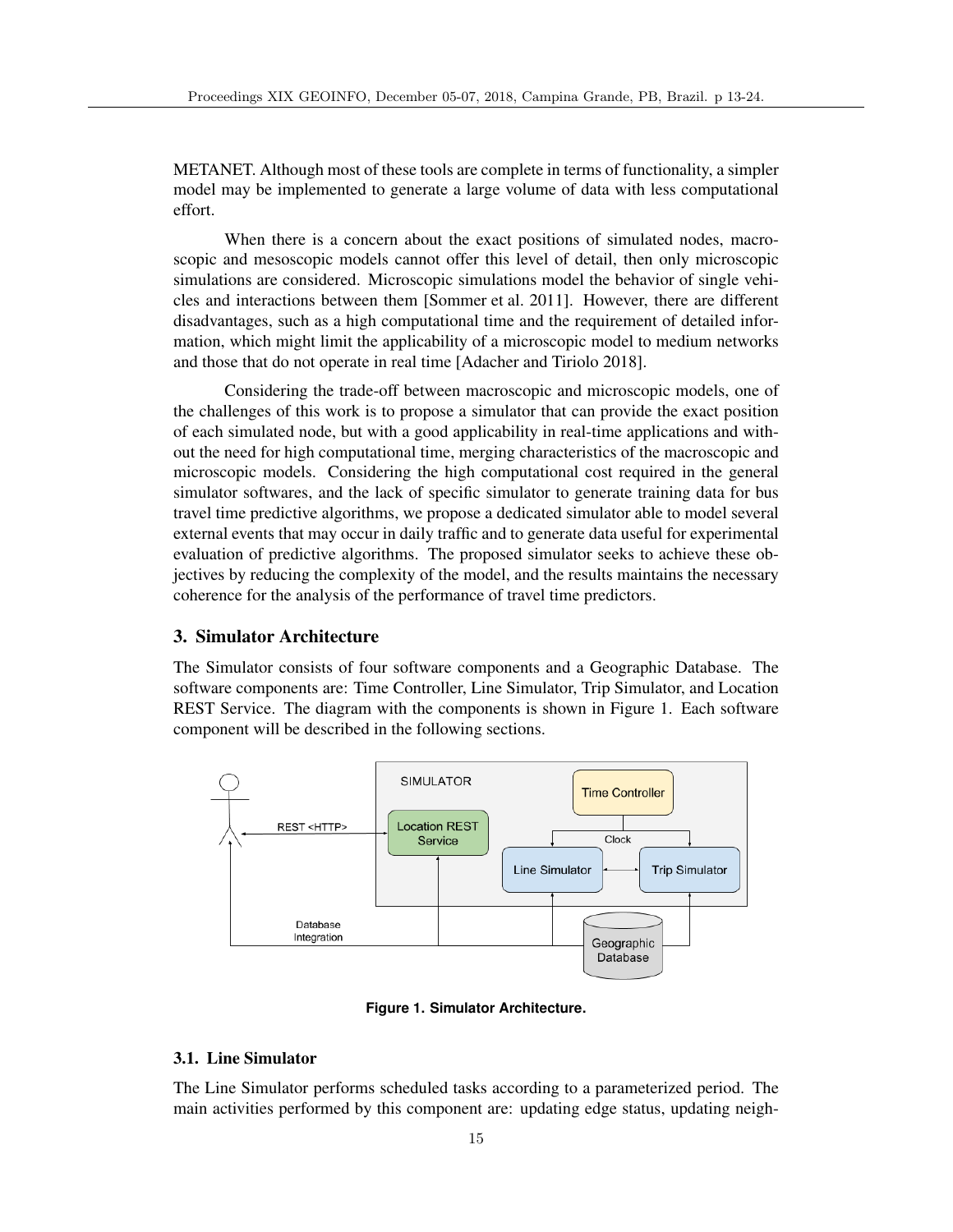boring edges influence, updating edges average velocities, updating node delays, and updating edges in geographic database. The responsibility of this component is to update attributes related to the behavior of roads and bus stops.

To simulate the occurrence of events, such as accidents or bad weather, each edge is classified as: normal, light event, moderate event, and severe event. The normal status represents a situation without events. In other words, it is not under the influence of external events that may negatively impact the traffic flow, whereas the other statuses represent the occurrence of events that impact the traffic flow with increasing degrees of severity from light to severe.

During the edge's status updating process, if an edge has normal status, a pseudorandom probabilistic event determines an increasing probability of severe, moderate and light events. This means the occurring probability of a light event is greater than the occurring probability of a severe event. If no event occurs, the edge retains normal status.

If an edge is under the effect of some event during the edge's status updating process, the event regression probability is evaluated. A severe event regresses to a moderate event, while a moderate event regresses to a light event and a light event regresses to the normal status. Again, the regression probability of a light event is greater than the regression probability of a moderate event, which is greater than the regression probability of a severe event. Figure 2 illustrates the edge status state machine.



#### **Figure 2. Edge Status State Machine.**

To represent the influence of neighboring edges, four influence classifications were created: severe, moderate, light and absent. An edge is under severe influence when the edge immediately downstream has a severe event, on the other hand, an edge is under moderate influence when the edge that is after the edge immediately downstream has a severe event. Finally, an edge is under light influence when the edge immediately upstream has a severe event. If the edge does not fit into any of the above rules it will be under absent influence. Figure 3 illustrates the influence of an edge under severe event on its neighboring edges.



**Figure 3. The Neighboring Edges' Influence.**

After updating edge status and edge influence, edge velocity is updated. Each edge has an average velocity that is initially represented by the maximum velocity allowed in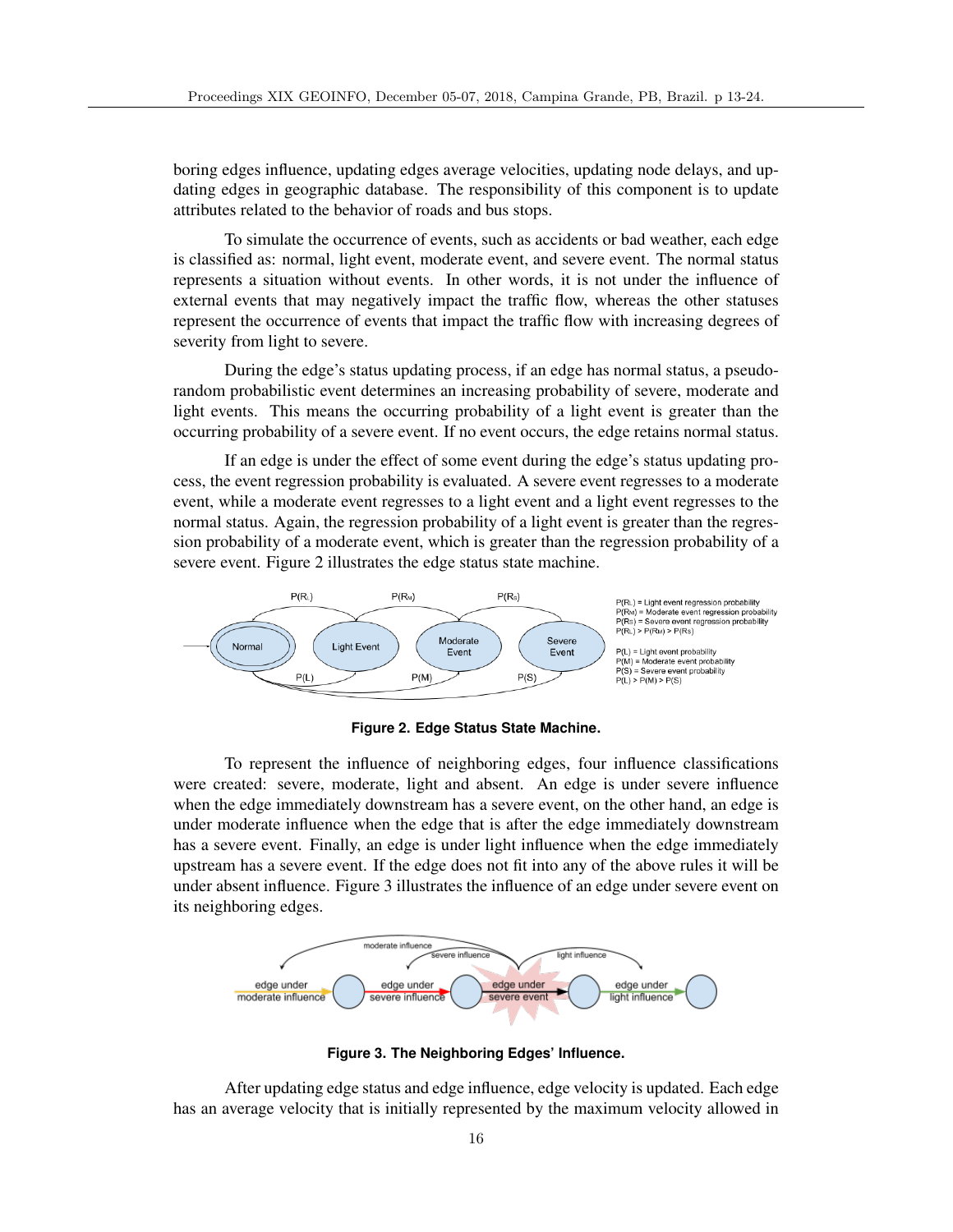that edge. In the edge updating average velocity first step, the path maximum velocity is multiplied by a correction factor that varies according to the edge status. This factor is always a number less than or equal to one. The result velocity will always be less than or equal to the maximum edge velocity allowed. The higher the severity of the event, the lower the correction factor. This correction factor has a normal distribution so that one simulation parameter determines the mean and another determines the standard deviation.

In the second update step, the result calculated in the first step is multiplied by a peak time correction factor. This factor is not applied if the current time is outside the interval of the peak hour. Similar to the status correction factor, the peak time correction factor has a parameter that determines the Gaussian mean and a parameter that determines the Gaussian standard deviation, but in this case, the Gaussian mean is not a constant value. Rather, it is determined by a linear discontinuous function that decreases in the first half of the peak hour window and increases in the second half of this window, so that the velocity variation becomes a little smoother. The discontinuous linear function can be replaced by any other mathematical function to better model this phenomenon.

Finally, in the third update step, the result of the second step is multiplied to the influence correction factor – the greater the influence of the neighboring edge, the lower the influence correction factor and the lower the final average velocity. As with all other correction factors, this factor has a normal distribution parameterized by the mean and the standard deviation.

Node delays represent the amount of time buses spend at bus stops. These delays also have a normal distribution with mean and standard deviation parametrized. Presently, to simplify the process, the peak time window does not affect node delays. However, it is possible to apply a peak time correction factor to these delays, increasing the delay at peak hours.

The last activity of the Line Simulator is to update the Geographic Database with edge average velocities. This allows any graphical tool that can integrate with a geographic database to monitor edge status and edge average velocity at simulation time.

### 3.2. Trip Simulator

Similar to the Line Simulator, the Trip Simulator executes scheduled tasks according to a parameterized period. The main activities of this component are: updating bus position, updating bus velocity, and updating Geographic Database with bus positions. The responsibility of the Trip Simulator is to update the behavior attributes of the buses.

Each graph element behaves differently, whether it is an edge or a node. When a fraction of time is available to a bus that is on a node, this time is consumed while the bus stands on the bus stop. However, when the bus is on an edge and a fraction of time is available, it moves over the edge at a distance that is a function of its instantaneous velocity and the available time. The travel times spent by all the buses in each of the stops or crossing each of the edges are recorded in the Geographic Database at the exact moment that the vehicle leaves the respective graph element.

The instantaneous bus velocity is a function of the graph element average velocity. Graph nodes always have zero average velocity, while the average velocities of edges are calculated by the Line Simulator. The instantaneous velocity of the buses is the multi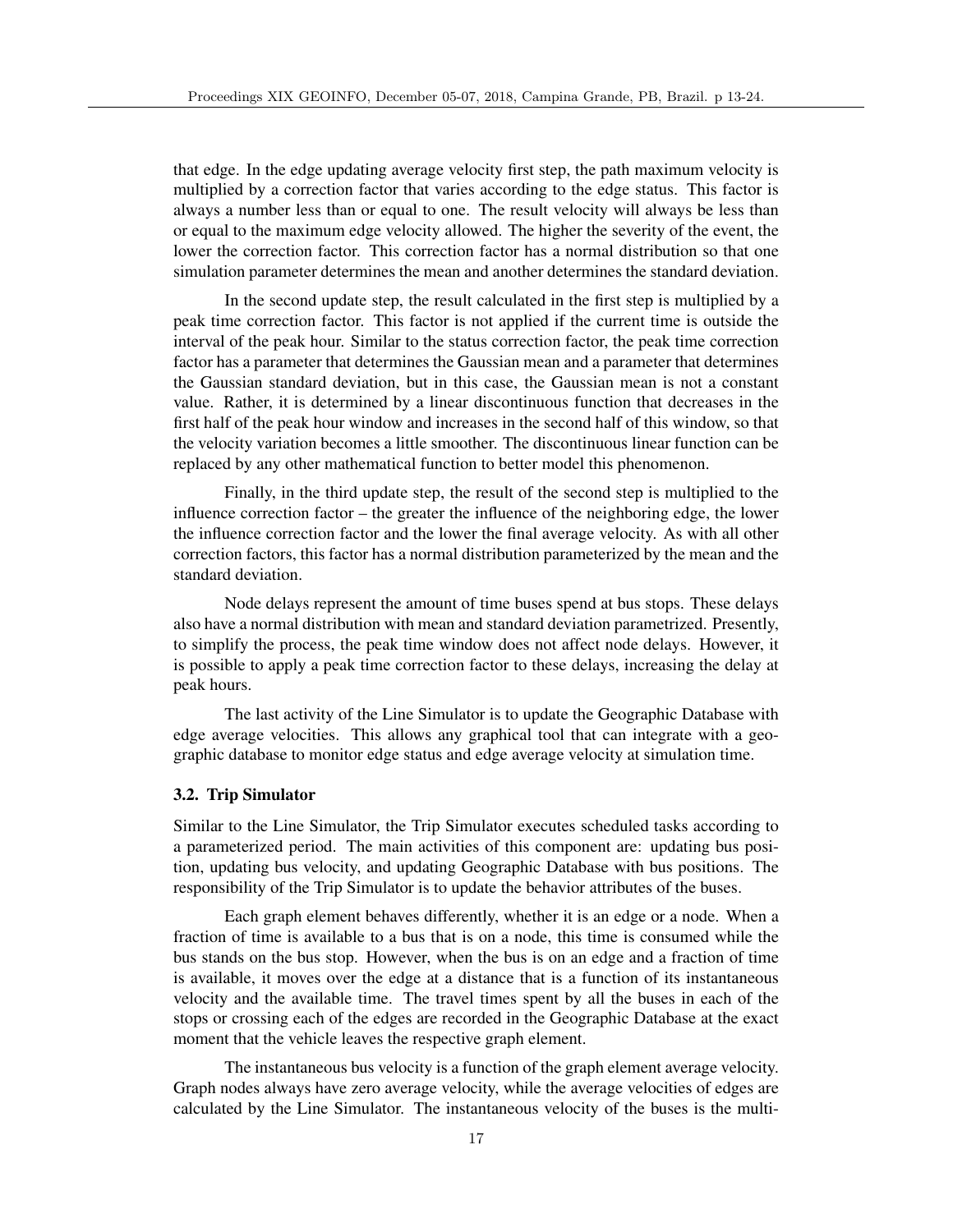plication of the edge average velocity by a velocity oscillation factor. Consequently, two buses on the same edge do not necessarily have the same instantaneous velocity. The buses' instantaneous velocities have a normal distribution, with mean equals to edge average velocity and parameterizable standard deviation, which is the velocity oscillation factor.

Node delays are multiplied by a delay oscillation factor, so two buses do not necessarily remain the same time period in a certain bus stop. The delay oscillation factor also has a normal distribution with mean equals to the node average delay and parameterizable standard deviation – the delay oscillation factor.

Finally, the Geographic Database is updated with the positions of the buses, allowing other tools to monitor these positions at runtime through database integration.

# 3.3. Location REST Service

The Location REST Service allows retrieving information from the entire bus fleet through a Hypertext Transfer Protocol (HTTP) call. The information is made available through a JavaScript Object Notation (JSON) document and includes name, line, velocity, and location (latitude and longitude) of all buses.

This service, in addition to allowing system integration independent from the platform, the operational system, or programming language, it also makes possible to obtain bus fleet data in a real time.

## 3.4. Time Controller

The Time Controller is nothing more than a clock that controls the simulation time. All other system components use the Time Controller clock instead of the operational system clock. The Time Controller clock speed is set by the "Time Multiplier" parameter. If the parameter is set to two, then the time passage in the simulation will be twice as fast as the real time passage. Therefore, this component allows the simulation to be executed both in real time and in an accelerated time, so that weeks of traffic simulation can be executed in a few hours.

#### 3.5. Geographic Database

The Geographic Database, illustrated in Figure 4, stores information from nodes and edges, bus locations over time, and travel time information of all edges and nodes. In addition to maintaining the entire simulation history the database also works as an integration point between the Simulator and other systems.

The "Location" table, in Figure 4, stores the buses' geographic location and velocity at a given time. The "TravelTime" table records the time a bus has remained in a given graph element. The "GraphElement" table has all graph nodes and edges including each element name, size, maximum speed allowed , and the bus line name. When the element is a node, the "Graph Element" table has the geolocated point with the node location. However, when the element is an edge this table stores the set of geolocated points and lines that represent the edge trace and position.

#### 3.6. Simulator Parameters

Adjusting the Simulator parameters, a traffic situation with high variability can be created: constant changes in bus speeds, occurrence of many external events and many other traffic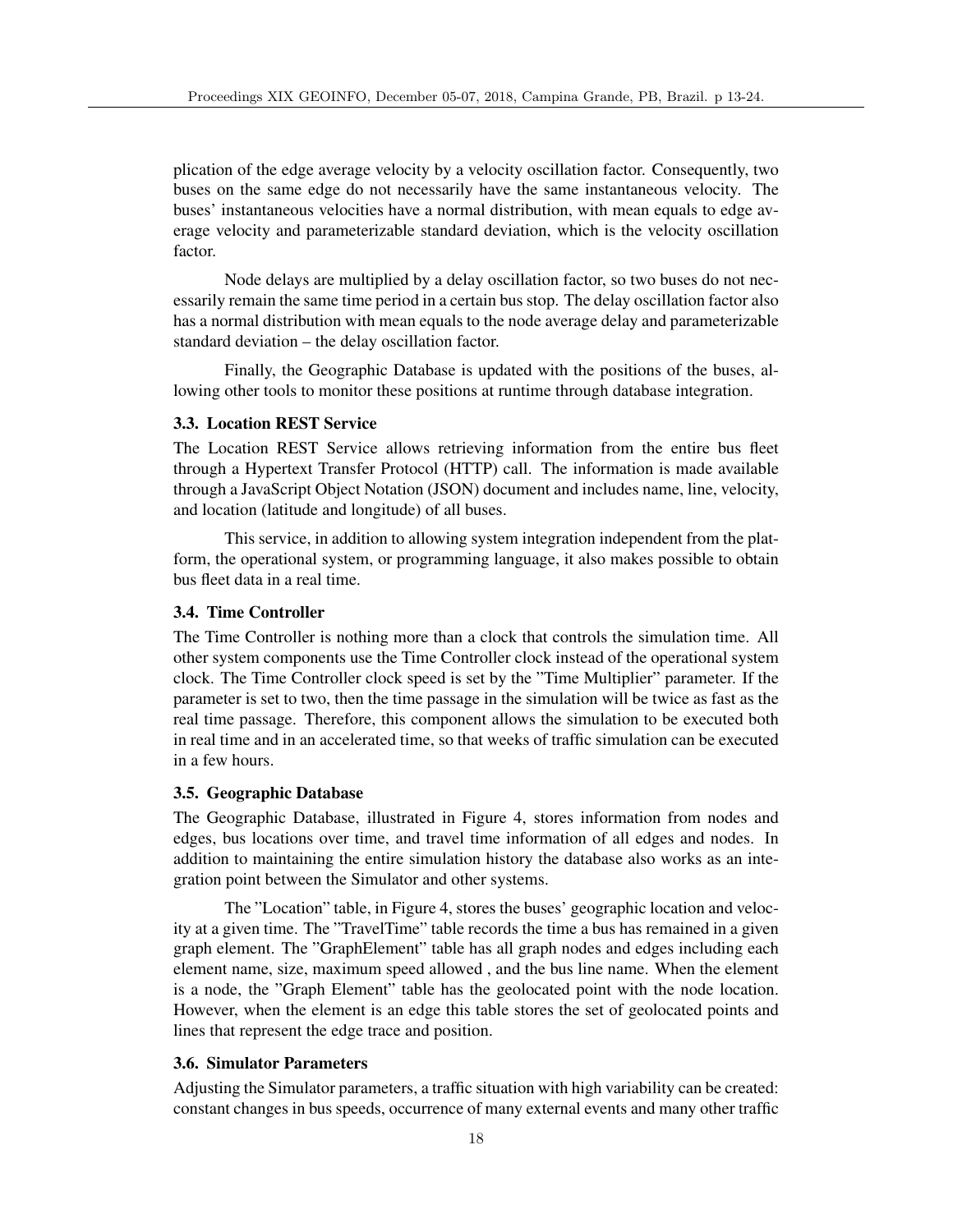| Location   |                    |        | <b>Bus</b>   |         |         | <b>TravelTime</b>   |                    | <b>GraphElement</b> |                    |
|------------|--------------------|--------|--------------|---------|---------|---------------------|--------------------|---------------------|--------------------|
| LocationID | $\pi$ 0<br>integer |        | <b>BusID</b> | $\pi$ 0 | integer | <b>TravelTimeID</b> | $\pi$ 0<br>integer | GraphElementID      | $\pi$ 0<br>integer |
| DateTime   | timestamp          |        | Name         |         | text    | DateTime            | timestamp          | Name                | text               |
| BusID      | integer            | $\sim$ |              |         |         | GraphElementID      | integer            | Size                | real               |
| Line       | text               |        |              |         |         | Time                | double             | Geo                 | geometry           |
| GeoPto     | geometry           |        |              |         |         | <b>BusID</b>        | integer            | Line                | text               |
| Velocity   | real               |        |              |         |         |                     |                    | Velocity            | real               |

**Figure 4. Geographic Database.**

situations. Likewise, other adjustments can create a situation with low variability: with constant velocities and little or no occurrence of external events.

In addition, by adjusting the parameters it is possible to define the number of buses that will be running during the simulation, the windows of the peak hours, the Line Simulator and the Trip Simulator update periods, and the time multiplication factor. Table 1 lists all Simulator parameters.

#### **Table 1. Simulator Parameters**

| <b>Name</b>                | <b>Description</b>                                         |
|----------------------------|------------------------------------------------------------|
| fleetSize                  | Number of buses                                            |
| severeEventProb            | Severe event probability                                   |
| moderateEventProb          | Moderate event probability                                 |
| lightEventProb             | Light event probability                                    |
| normalCorrectionFactor     | Normal status correction factor                            |
| lightCorrectionFactor      | Light event correction factor                              |
| moderateCorrectionFactor   | Moderate event correction factor                           |
| severeCorrectionFactor     | Severe event correction factor                             |
| correctionFactorSD         | Correction factor standard deviation                       |
| severeEventEndProb         | Severe event ending probability                            |
| moderateEventEndProb       | Moderate event ending probability                          |
| lightEventEndProb          | Light event ending probability                             |
| absentInfluence            | Absent influence factor                                    |
| lightInfluence             | Light influence factor                                     |
| moderateInfluence          | Moderate influence factor                                  |
| severeInfluence            | Severe influence factor                                    |
| influenceSD                | Influence factor standard deviation                        |
| morningPeakTime            | Morning peak time.                                         |
| afternoonPeakTime          | Afternoon peak time                                        |
| tripSimulatorUpdate        | Trip Simulator update period                               |
| lineSimulatorUpdate        | Line Simulator update period                               |
| timeMultiplier             | Simulation time multiplier factor                          |
| delayOscillationFactor     | Node delay oscillation factor                              |
| delayOscillationFactorSD   | Standard deviation of the node delay oscillation factor    |
| velocityOscillationFactor  | Edge velocity oscillation factor                           |
| velocitOscillationFactorSD | Standard deviation of the edge velocity oscillation factor |
| peakTimeCorrectionFactor   | Peak time correction factor                                |
| peakTimeCorrectionFactorSD | Standard deviation of the peak time correction factor      |
|                            |                                                            |

# 4. Case Study

A case study was carried out using simulated data to evaluate a travel time predictor performance using scenarios with different variability degrees. The simulations were performed on a bus line located in downtown Brasília / DF, Brazil.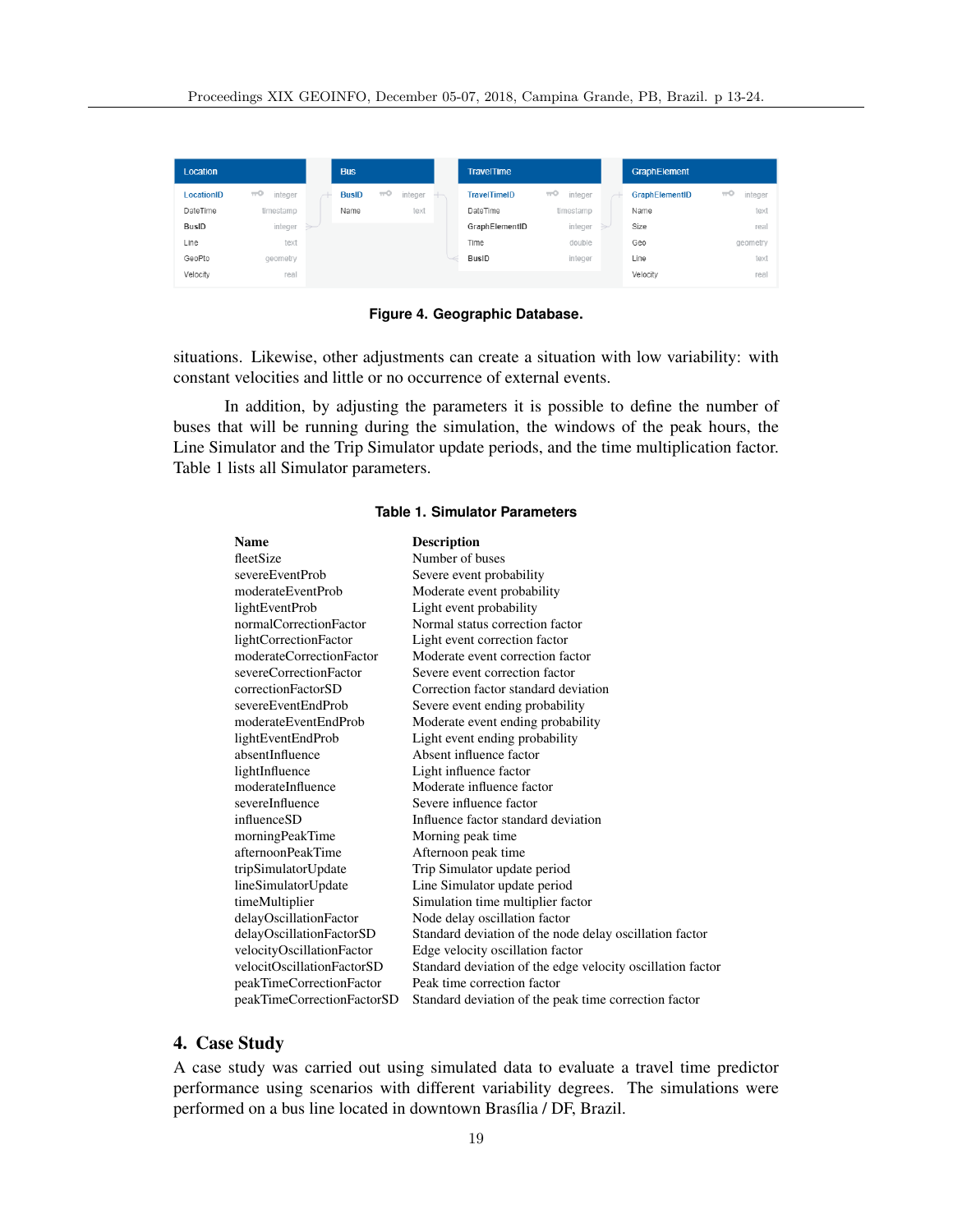Geolocation data from the Federal District urban transport network, on the right side of Figure 5, were obtained from a GeoServer [Contributors 2015] maintained by the Federal District Transit Department (DFTRANS). For the case study, only the "CIRCULAR-W3-SOUTH-NORTH-L2-NORTH-SOUTH" bus line was used, on the left side of Figure 5.



**Figure 5. Federal District Urban Transport Network.**

The bus line was transformed into a graph with 82 nodes named after N1 to N82 and 82 edges named after A1 to A82. The bus stops are represented by nodes, while the paths between bus stops are the graph edges. Travel time predictions take two nodes into account: the origin node (O) and the destination node (D), and the single path composed of one or more edges (A), which connects these two nodes, as shown in Figure 6.



**Figure 6. Bus Line Graph.**

To create different levels of variability, simulator and predictor parameters were changed. The parameters were divided into 5 sets  $C_i$ ,  $C_i$ ,  $C_k$ ,  $C_l$ , and  $C_m$ . Each of these sets has 3 different configurations. For instance,  $C_i(0)$  is the parameter set  $C_i$  in configuration 0 while  $C_m(2)$  is the parameter set  $C_m$  in configuration 2. The parameter sets  $C_i$ ,  $C_j$ ,  $C_k$ , and Ci are simulator parameters and are listed in Table 1 with their respective descriptions. The parameter set  $C_m$  has a single predictor parameter, which determines the quantity of previous travel times used to train the prediction algorithm. Since there are 4 simulator parameter sets – 1 predictor parameter set, and each one with 3 possible configurations – the total amount of simulated scenarios is 81, and the total amount of predicted scenarios is 243. Table 2 shows the 5 parameter sets and their values for each configuration.

During the experiments, the simulator ran for 3 hours for each of the scenarios described, with a fleet of 82 buses and a time multiplication factor of 60. Then, for 3 hours of simulation a little more than a week of traffic data was generated.

The prediction of travel times was performed by a K-Nearest Neighbors classifier (KNN) [Aha et al. 1991]. This classifier was chosen due to its speed and the simplicity of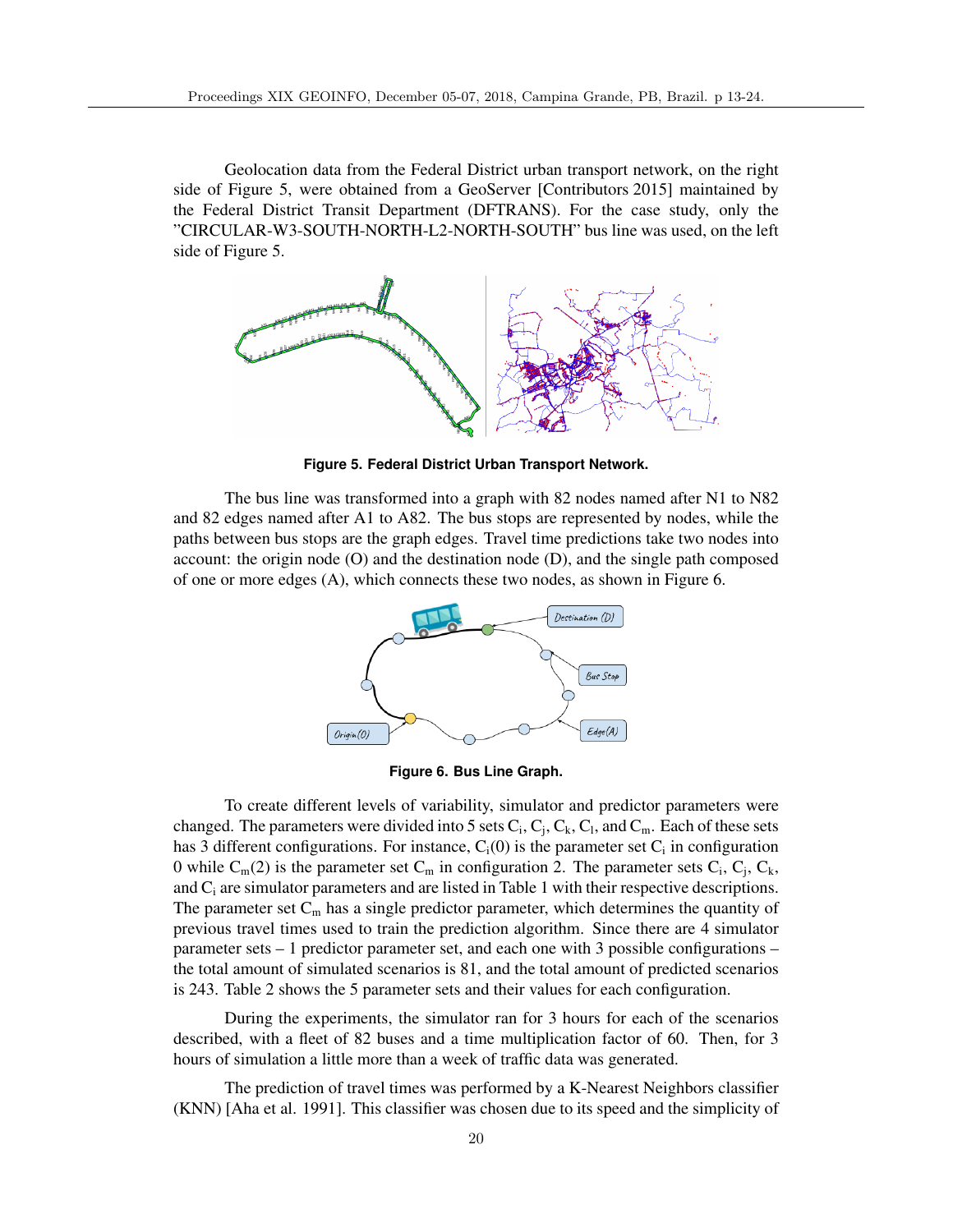| Ci                         |        |        |        |  |  |  |  |  |
|----------------------------|--------|--------|--------|--|--|--|--|--|
| Parameter                  | Ci(0)  | Ci(1)  | Ci(2)  |  |  |  |  |  |
| severeEventProb            | 0,0000 | 0,0005 | 0,0010 |  |  |  |  |  |
| moderateEventProb          | 0,0000 | 0,0010 | 0,0020 |  |  |  |  |  |
| lightEventProb             | 0,0000 | 0,0020 | 0,0040 |  |  |  |  |  |
| Cj                         |        |        |        |  |  |  |  |  |
| <b>Parameter</b>           | Ci(0)  | Ci(1)  | Cj(2)  |  |  |  |  |  |
| lightCorrectionFactor      | 0,90   | 0,80   | 0,70   |  |  |  |  |  |
| moderateCorrectionFactor   | 0.75   | 0.65   | 0.55   |  |  |  |  |  |
| severeCorrectionFactor     | 0,60   | 0,50   | 0,40   |  |  |  |  |  |
| peakTimeCorrectionFactor   | 0,80   | 0,70   | 0,60   |  |  |  |  |  |
| Сk                         |        |        |        |  |  |  |  |  |
| Parameter                  | Ck(0)  | Ck(1)  | Ck(2)  |  |  |  |  |  |
| lightInfluence             | 1,00   | 0,90   | 0,80   |  |  |  |  |  |
| moderateInfluence          | 1,00   | 0,80   | 0,70   |  |  |  |  |  |
| severeInfluence            | 1,00   | 0,70   | 0,60   |  |  |  |  |  |
| <b>Cl</b>                  |        |        |        |  |  |  |  |  |
| <b>Parameter</b>           | Cl(0)  | Cl(1)  | Cl(2)  |  |  |  |  |  |
| delayOscillationFactorSD   | 0.01   | 0.05   | 0,10   |  |  |  |  |  |
| velocitOscillationFactorSD | 0.01   | 0.05   | 0,10   |  |  |  |  |  |
| $\mathbf{C}\mathbf{m}$     |        |        |        |  |  |  |  |  |
| Parameter                  | Cm(0)  | Cm(1)  | Cm(2)  |  |  |  |  |  |
| qtdPreviousTrips           | 6      | 4      | 2      |  |  |  |  |  |

#### **Table 2. Simulation Scenarios**

its implementation. This approach is one of the simplest and oldest methods used for pattern classification. It often yields efficient performance and, in certain cases, its accuracy is greater than state-of the-art predictors [Hassanat et al. 2014, Hamamoto et al. 1997]. The KNN predicts the travel time of a test example using the average past travel time among its k-nearest (most similar) neighbors in the training set.

The data used to train and test the models were: the current travel time, the period of the day represented by a real number contained in the interval  $[0, 24)$ , the day of the week, the average bus speed, and  $\eta$  previous travel times where  $\eta$  is determined by the predictor parameter "qtdPreviousTrips".

In the KNN process, the number of neighbors *k* needs to be determined. To determine the parameter *k*, an experiment was carried out creating prediction models for a random sample of 8 edges extracted from the real traffic network. The set of sampled edges are labeled as  $\{A_1, A_9, A_{33}, A_{35}, A_{51}, A_{58}, A_{80}, A_{81}\}$ , where  $A_i$  is the edge in the geographic database indexed by value *i*. The value of *k* was ranged from 1 to 52, and for each value of *k* the model was created and evaluated by calculating the absolute mean error. Figure 7 presents the absolute mean errors calculated during the evaluation of the prediction model as a function of k for the 8 sampled edges. The curves initially have a decreasing behavior, and around  $k = 4$  there is an inflection point and the curves starts to increase. Due to this behavior the value 4 was chosen for parameter k.

After estimating the value of *k*, KNN prediction models were created for all edges and for many parameter scenarios. The simulation data were divided into 70% for training and 30% for test, and for each test example, the value of Mean Absolute Error (MAE) was calculated, corresponding the absolute difference between the predicted travel time and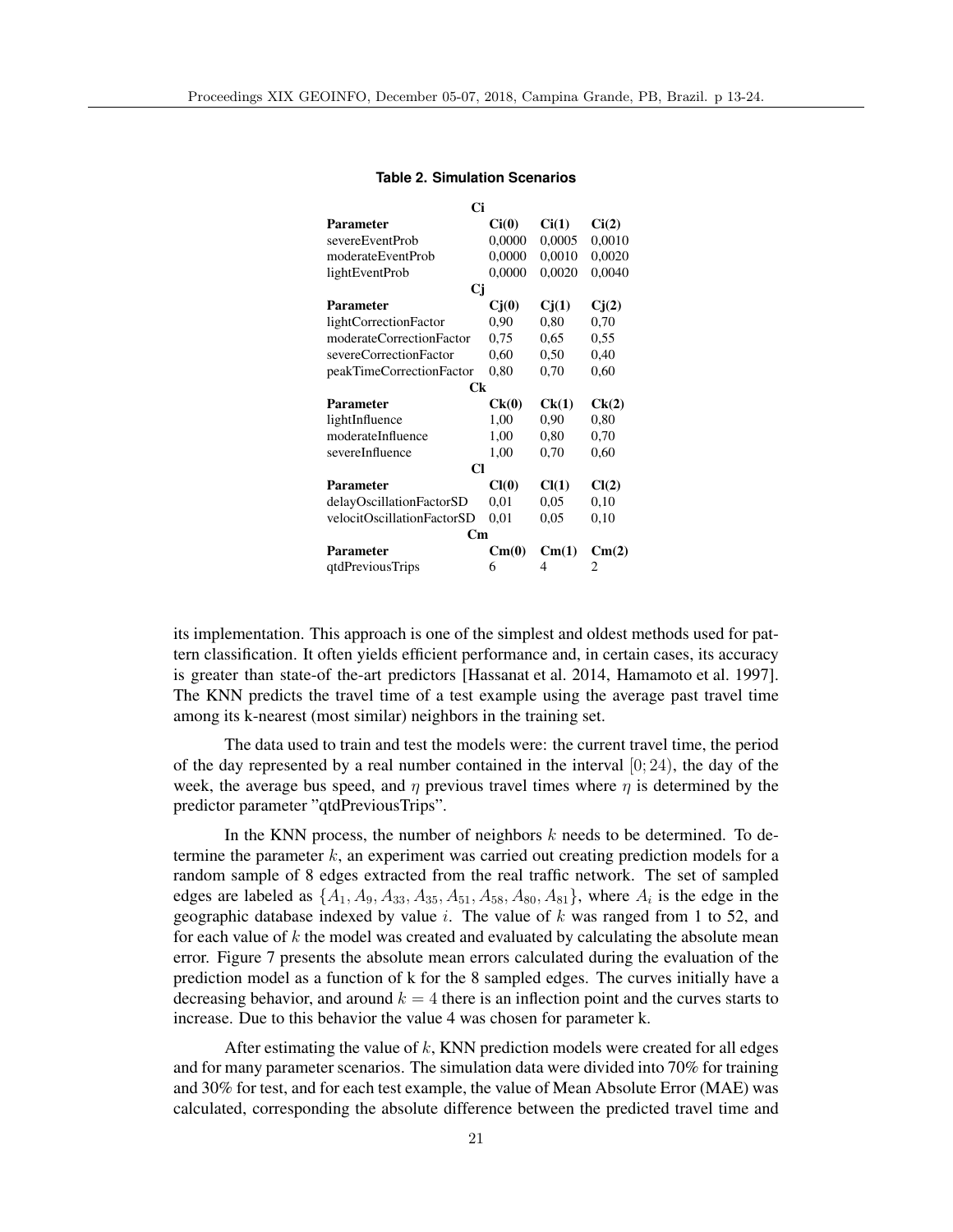

**Figure 7. Mean Absolute Errors.**

the real travel time.

The results predicted by KNN from generated data with several scenarios are summarized in Figure 8. Figure 8 represents a plot matrix, in which each plot shows travel time predictor mean absolute errors for each of the 243 prediction scenarios. Columns of the plot matrix represent subset of edges  $A_1$ ,  $A_{33}$ , and  $A_{80}$ , while lines represent configuration groups  $C_i$ ,  $C_j$ ,  $C_k$ ,  $C_l$ , and  $C_m$ . Numbers 0, 1 and 2 in plot matrix legends are related to simulation scenarios presented in Table 2. Not all predicted travel time results are presented here due to space limitations to plot all parameter combinations for each edge. The complete results and data can be found in https://github.com/curupiras/results.git. Nevertheless, the subsample presented in Figure 8 represents the pattern found in all edges.

In Figure 8, the plot matrix in line  $C_i$  shows that the greater the probability of the events, the greater the predictor error. Similarly, it can be observed in line  $C_i$  that the smaller the correction factors, the more the events and the peak time impact on bus speeds and the greater the predictor error.

Similarly, line  $C_k$  represents the impact of influence between neighboring edges on the predictor error and line  $C_1$  represents the impact of delay and velocity oscillation factors on the predictor performance. At some moments, a lower influence between neighboring edges and smaller oscillation factors end up increasing the predictor error, however this is not the rule. In most cases, the greater the oscillation factors, and the greater the influence of the neighboring edge, the lower the predictor performance, thus, the greater the error.

Finally, in line  $C_m$ , it is worthy to note that the quantity of previous travel times used in the predictor algorithm training has very little impact on its performance. However, it is possible to realize that when a greater quantity of previous travel times is used to train the model, there is a slight improvement in the predictor performance.

## 5. Conclusion

In this work, a simulator capable of quickly generating a large amount of data for travel time prediction algorithms was presented. The implementation was able to provide the geographic position and speed of each simulated bus, upon request, either using REST API calls or geographic database integration.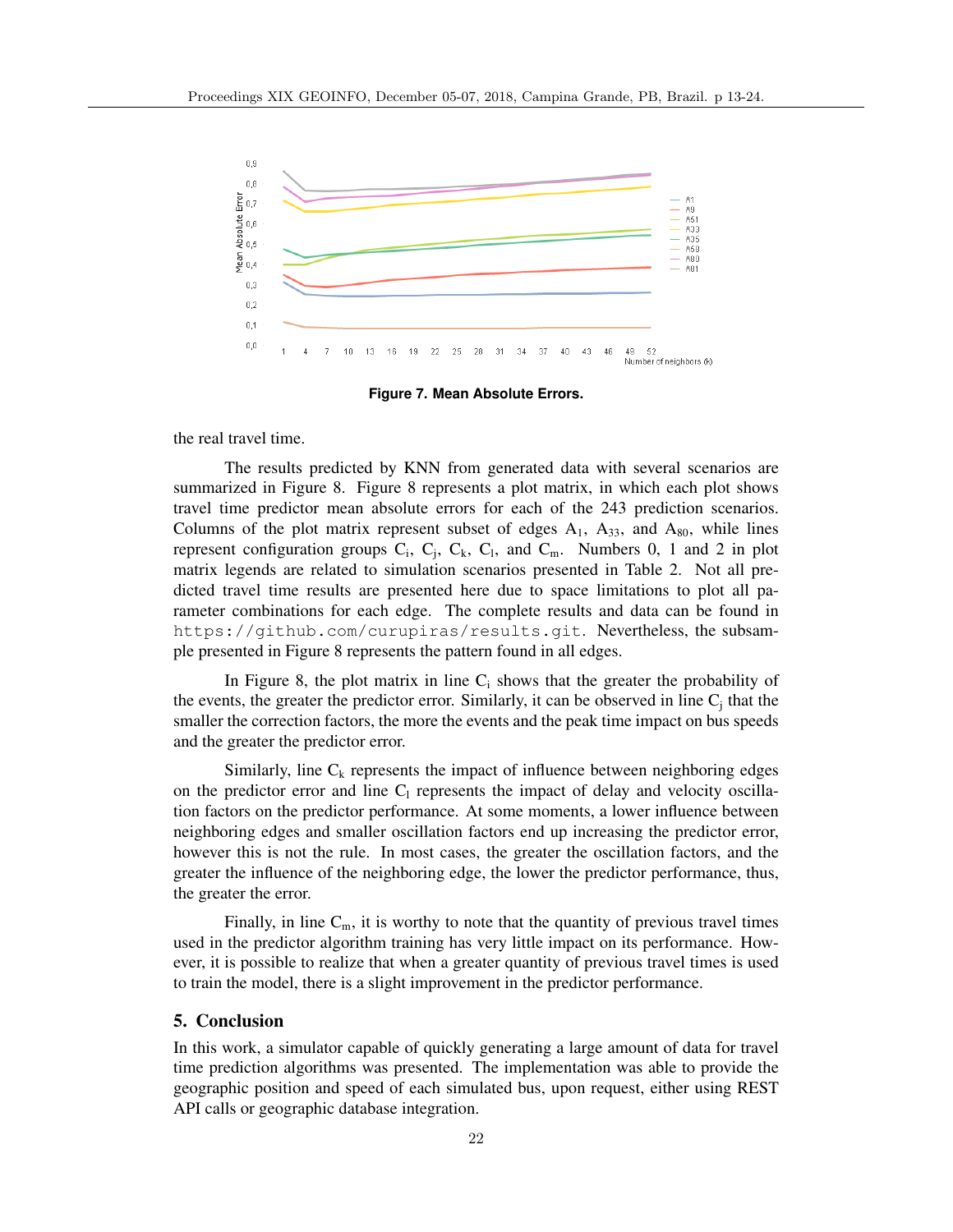

**Figure 8. Predictor Performance.**

Furthermore, to validate the implementation, a case study was carried out on a bus line in the city of Brasília. Over 20 months of traffic data with different levels of variability were generated in approximately 10 days, proving the Simulator's ability to generate a large quantity of data in a short period of time for several different scenarios. The simulated data were used to train and test a KNN bus travel times predictor and the predictor algorithm performance was evaluated in terms of mean absolute error. The results showed that, in general, the higher the degree of variability of the traffic environment, the lower the performance of the prediction algorithm.

Future work includes: comparing simulated data with real traffic data; testing the simulator with other bus lines; the use of other prediction algorithms and the analysis of their performance; refinements of the model to simulate traffic in multiple lanes; and to